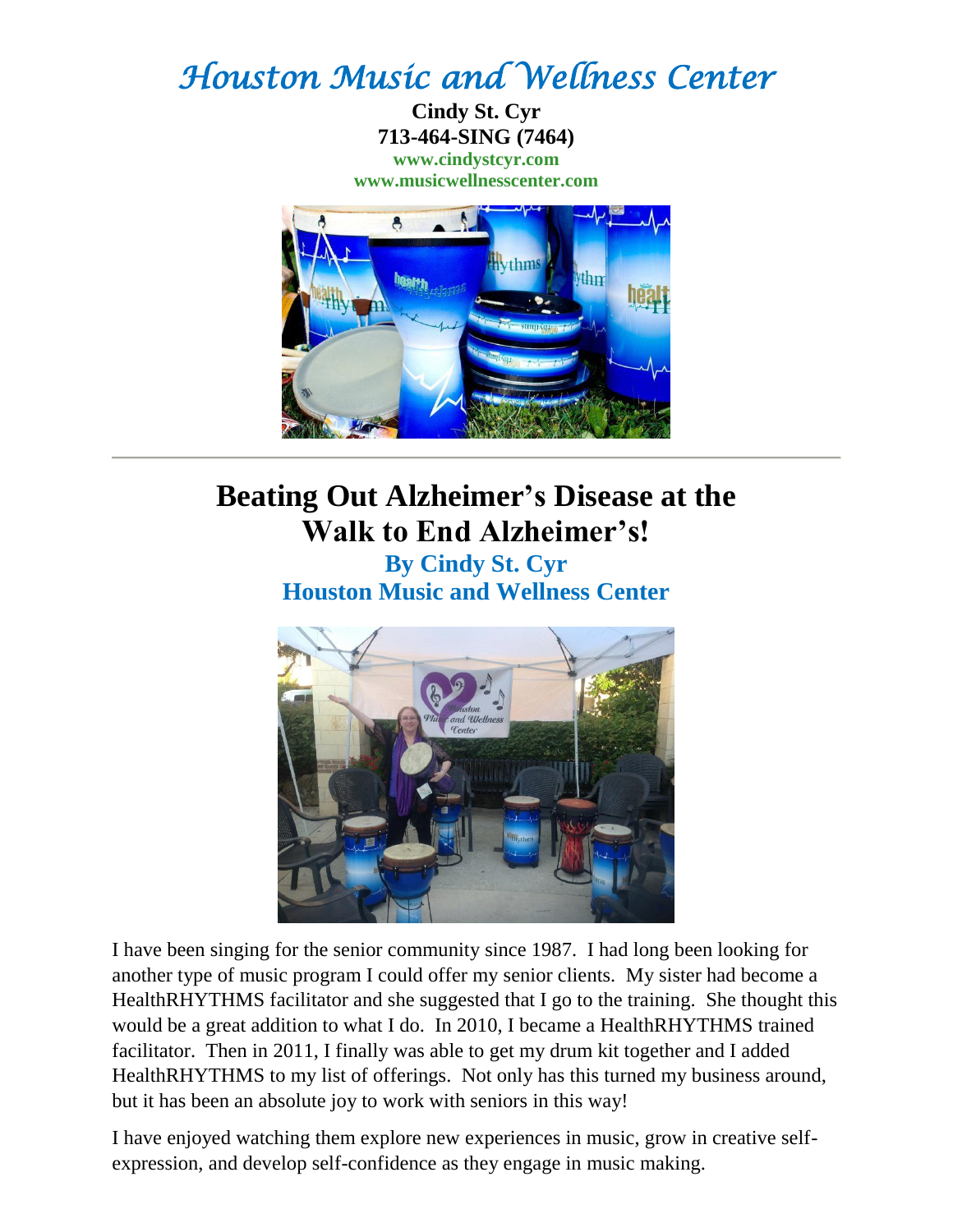HealthRHYTHMS offers senior communities a unique benefit to their residents that sets them apart from other communities who do not offer these music and wellness services.

I recently had the opportunity to provide HealthRHYTHMS Group Empowerment Drumming to the Alzheimer's Association during six of their Walk to End Alzheimer's fundraisers. This was an exciting experience! I was delighted that the Alzheimer's Assoc. was open to allowing me to provide these services for them at the walks in September-November, 2015. When we had our first meeting together to discuss the possibility, it was as if we clicked and were a perfect match. I loved that.



At the Walk to End Alzheimer's, people of all ages came to participate in the drum circle, (kids, teenagers, young adults, adults, those with Alzheimer's, as well as their loving family members). Leaders in the HealthCare Communities were there as well. Even the Cows from Chick File had a great time drumming with us.

There was a lot going on at each event, so it was different than a typical drum circle in that

you don't have them for an hour to be focused with an outcome. People come and go constantly and there were a lot of other things going on outside of the circle, so it was challenging to create a lasting experience with the short time I had with them. However, people were still able to experience some of the benefits that drumming has to offer. Each event was unique in itself taking on their own special sound, creativity, and enjoyment.

The kids that drummed expressed that it made them feel happy. The happiness on their faces said it all. Their enthusiasm was contagious. The parents seemed to enjoy drumming with their kids as well.

Some of the teenagers and young adults expressed that it was an exciting experience, their mood had changed, they loved adding different rhythms, and being able to get lost in the music. One teen said that the drumming gave her a sense of control over her life and she felt empowered by the experience. One teen got out his feelings on the drum, then felt a sense of peace and connection with the group. It was also special for them to see the seniors drumming; it made them happy to see smiles on the faces of those with Alzheimer's drumming.

Some of the adults that participated said they enjoyed a sense of community and connection. They made new friends through the experience and it was fun. They

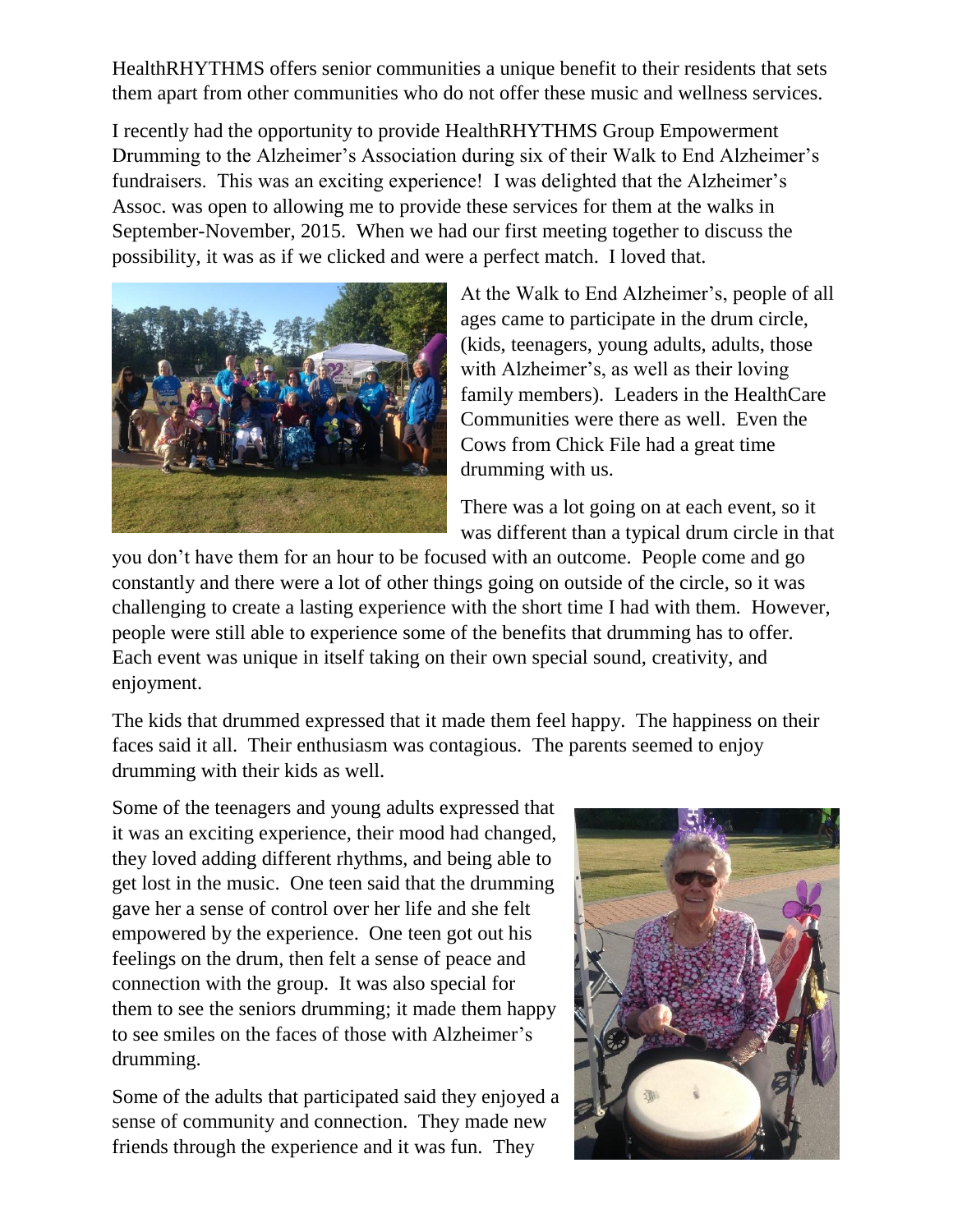especially felt good inside playing drums with the seniors. They felt energized and enjoyed the freedom of expression to improvise on their drum. One lady said, "I was feeling down today, but the drumming made me smile and feel happy."



The most delightful part of the drum circles was drumming with the seniors. They had the best time drumming, singing, and even getting up and dancing in the circle. This was my favorite part of the entire experience, making a difference in their lives with music. They expressed that the drum circle made them feel happy, joyful, lifted up, accomplished, relaxed, fun, and even Supercalifragilisticexpialidocious!

Not only did those with Alzheimer's come to drum with me, but their family members were exposed to this great music making activity with them. They were amazed while watching their loved one keep the beat and express creativity on the drum, bringing tears to many of their eyes. It was delightful to see the smiles on the family's faces as they watched their loved one make music on drums. One family member stated, "It was great to my sister, who is losing her faculties, playing the drums. The one thing that remains for her is that she can still feel the rhythms!" She herself felt a sense of stress relief and a good sense of wellbeing.

I loved receiving testimonies from the participants and especially the Community Leaders in the Senior Homes. One administrator said, "This (HealthRHYTHMS Drumming) is the best thing we've ever had at the Walk to End Alzheimer's! It just made the whole event!" Another said, "It was great to see all of the residents be able to pick up the beat. It was enjoyable, engaging, and something everyone could be successful in." Another